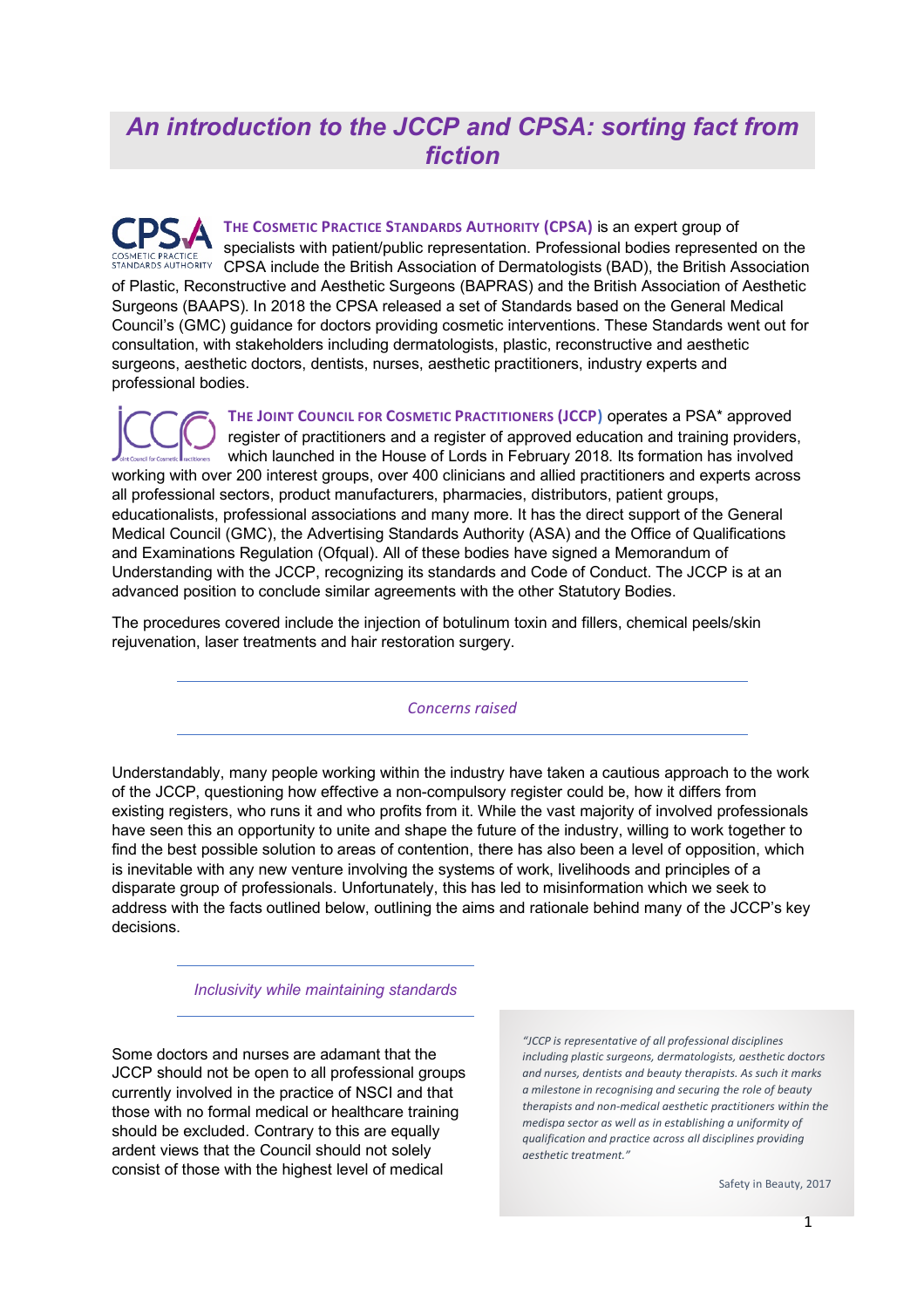training, given that this would not represent the vast number of people actually conducting these treatments.

In recognition of these concerns, but with public safety as its priority, the JCCP stipulates that any aesthetic practitioner can join the Register, provided they can demonstrate that they meet the Standards set out by the CPSA and JCCP (and based on the previously adopted and now modified HEE framework).

Non-medical practitioners already operate widely within this sector, and at present this is permitted in law in the UK. Encouraging those who reach the required Standards to join the practitioner register allows the public to access people with the required qualifications for each of the modalities identified as per the HEE framework and who also conform to agreed standards of practice follow-up, premises requirements, supervision, prescribing, advertising and much more. Those who cannot reach these levels – and arguably there will be many – may well continue to practise outside the register, and without mandatory powers this cannot be averted.

*However,* publicising the register and why these Standards are so important, will help the public access practitioners who *do* meet the required Standards. In essence, the register promotes and raises the profile of clinicians who can demonstrate their qualifications and adherence to standards.

*Efficacy of self-regulation*

Most professionals agree that the gold standard for the industry would be a mandated statutory register, which is something that members of the JCCP and CPSA have long argued for. So far, the government has not yielded to this pressure, but self- regulation and accountability is superior to no regulation at all, and it is recognised that decision-makers are more likely to ratify and mandate in law an existing independent register that is already operational. This therefore is a key aim of the JCCP and the CPSA.

*Funding and revenue*

The JCCP is a 'not for profit' limited company with charitable status. The Council, which is entirely voluntary, received independent sponsorship and a small grant from the Department of Health (DoH) for initial development of its educational standards and governance structure. All ongoing funding is obtained through registration fees, charitable donations and review & approval fees from the education & training institutions that wish to become approved by the JCCP.

The revenue raised through these means is used to maintain the register and to invest in the further development of education and training standards and in promoting public protection and patient safety across the sector in the four countries of the United Kingdom.

*Independence and transparency*

All appointments to the JCCP Governance Board are made in in accordance with UK Charity Law and serve to promote the interests of public protection rather than self-interest or individual organisations.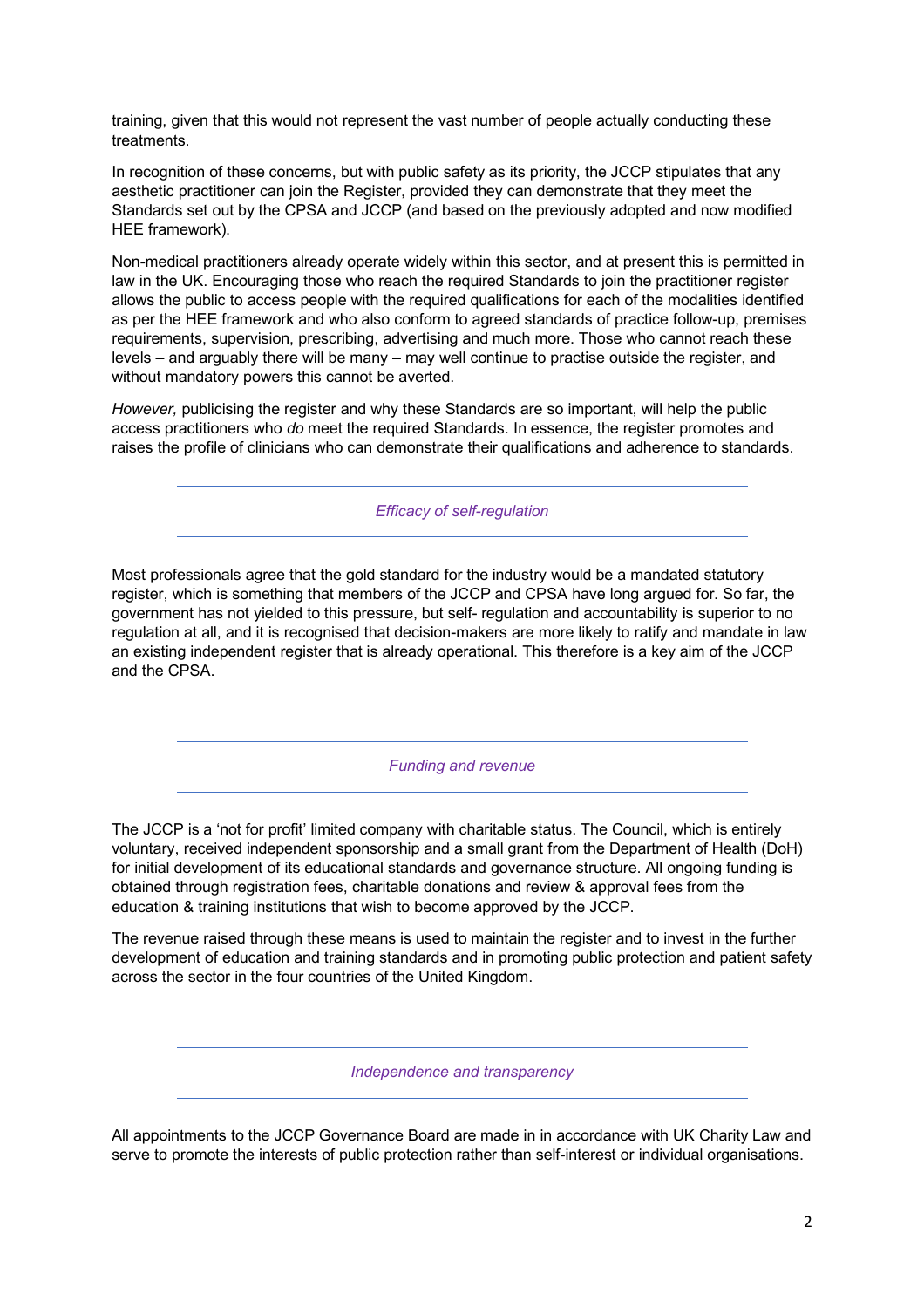The JCCP Chair and Committee Chairs are independent. All Board and committee roles are voluntary.

The JCCP is not-for-profit – all revenue raised from membership is used to promote patient safety and public protection.

## *Our partners and accreditations*

**Advertising Standards Authority (ASA):** The ASA has long recognized the many issues associated with misrepresentation through advertising in the cosmetic sector. The PSA has put in place a specialist team to deal with the numerous complaints it has received. Up until now its main focus has been on surgical interventions and claims around cosmetic products and services. The JCCP highlighted to the ASA the significant problem associated with claims being made in the non-surgical sector relating to treatments and inaccurate misrepresentation of qualifications provided by education and training providers. This has resulted in a co-operation agreement between the JCCP and the ASA. A number of referrals have already been made and are being acted upon.

**The Office of Qualifications and Examinations Regulation (Ofqual):** Ofqual is the Government Regulator of vocational qualifications. There are many different courses offered within the nonsurgical cosmetic sector, some with academic accreditation and qualifications, some without, offered in Higher Education, Further Education and the vocational sector. This has presented confusion for practitioners and the public alike when seeking to attain and secure the services and status of a 'qualified' practitioner. Whilst Higher Education providers with degree awarding powers can develop and accredit their own courses & programmes, there has been a rapid expansion in vocational course, many of which are not recognized by Ofqual or subject to quality assurance. JCCP has raised these issues with Ofqual and discussed with them the formation of its register of approved education and training providers. This has resulted in a formal agreement being signed between Ofqual and the JCCP to exchange information and to consult each other on newly proposed qualifications, appropriate standards, Awarding Bodies and education and training providers.

**Professional Standards Authority (PSA):** The JCCP has been awarded Professional Standards Authority (PSA) Status\*. The PSA is the Government Regulator of Professional Regulated Statutory Bodies (PSRBs) and public registers in the health and social care sector. The PSA assess their performance and report to Parliament. The PSA also conducts audits and investigations and set standards for organisations holding registers for health and social care occupations not regulated by law and accredits those that meet them.

**Charity Commission:** The JCCP has been awarded charitable status and is registered with the Charity Commission.

**General Medical Council (GMC):** The JCCP and General Medical Council (GMC) have developed a Memorandum of Understanding for the sharing of information regarding Fitness to Practice cases that might arise against registrants. The MOU provides for the JCCP to share any concerns it has about GMC registrants with the GMC and work collaboratively in the interests of public protection. MOUs are also currently being negotiated with other healthcare regulators.

*Background and history*

In the wake of the infamous PIP breast implant scandal of 2011, the Keogh Review of 2013<sup>1</sup> highlighted key failures in the non-surgical cosmetic intervention (NSCI) industry and pointed to a need for tighter regulation within the sector. Many viewed this as an ideal opportunity for the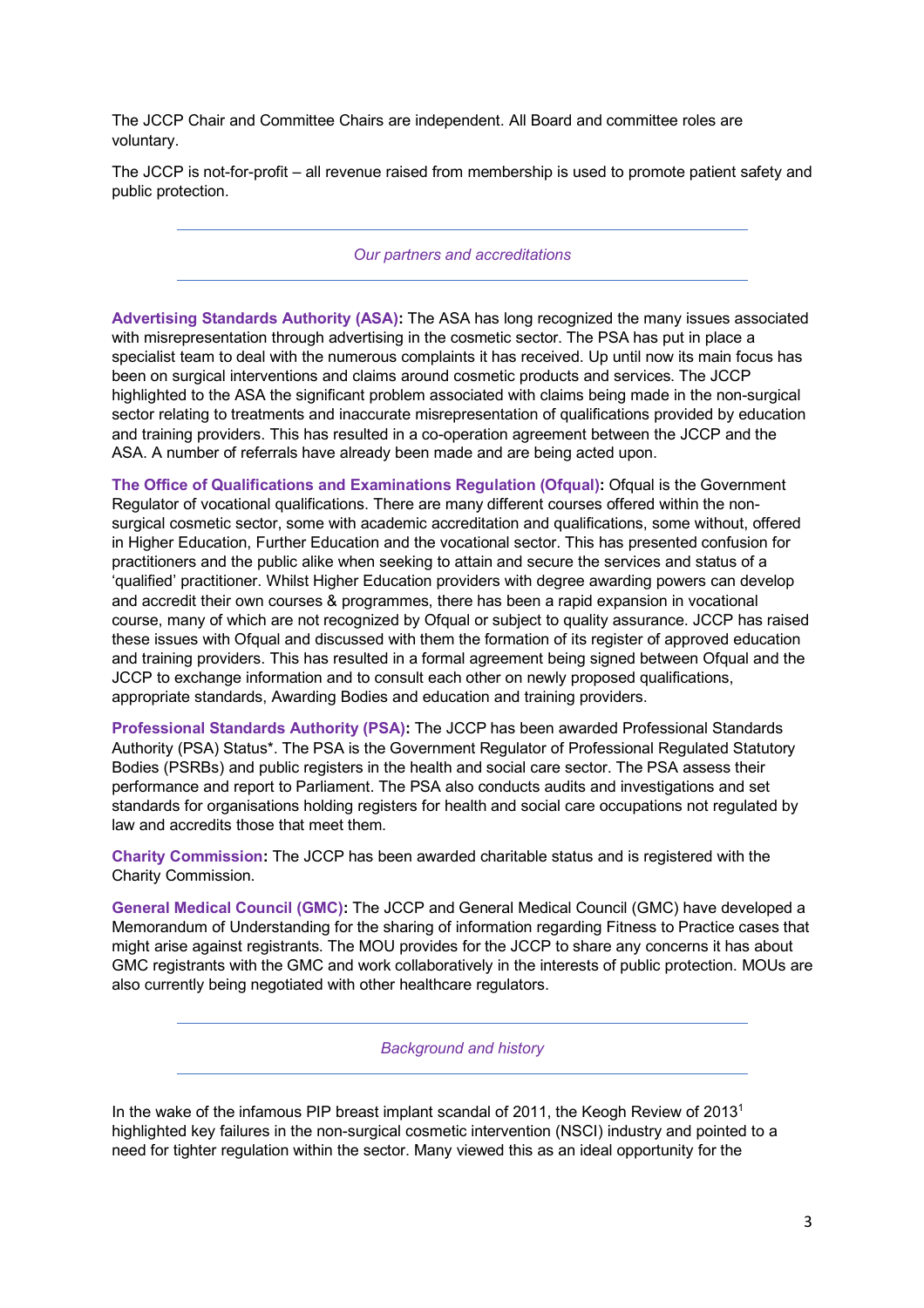government to introduce mandatory regulation for a largely unsupervised industry, but this was not implemented.

The Department of Health did however commission Health Education England (HEE) to devise a regulatory framework covering the levels of knowledge required to perform a number of NSCI procedures, and this report was published in two parts (1 and 2)<sup>2</sup>. In 2016, 'Guidance for Doctors who offer cosmetic interventions' was published by the General Medical Council (GMC).<sup>3</sup>

This prompted key organisations in the industry, across a range of professional backgrounds, to join forces to set up two key bodies: one to set standards (the CPSA), and the other to form a register of professionals who adhere to these standards, and a register of education and training providers who meet the standards to prepare practitioners to enter the register (the JCCP). These organisations have lent the expertise and experience of their senior clinical members, some of the most respected names in the industry, to do this.

*Moving Forward*

The JCCP and the CPSA have been co-created to respond to the significant gap caused by lack of mandatory and statutory regulation and the resultant threat to patient safety and public protection. Both bodies will continue to campaign for this to take place.

The many stakeholders who have united across the industry to work with the CPSA and JCCP have a continued responsibility to assist with the further development and implementation of our agreed and shared practice and education and training standards. All this needs to be done in the context of a coordinated approach to demonstrate our united commitment to patient safety and public protection.

The JCCP and CPSA accepted that whenever multiple and divergent groups attempt do something as complex and difficult as to regulate a new and rapidly growing sector, there will be issues and strong opinions voiced. Constructive opinions are welcomed in that they serve to assist in the refinement of public protection procedures. However, we recognise equally that there are many vested interests in the sector and, for some, attempts to regulate the sector are both challenging and unwelcome. We encourage all practitioners, professional bodies and those parties who supply services and products to the sector, to come forward to engage constructively and purposefully with us, to move the debate forward in support of our declared intention: to improve standards and practice and to influence the Government on the need to introduce statutory regulation within and across the sector.

*For more information, please visit www.jccp.org.uk*

<sup>1</sup> Review of the Regulation of Cosmetic Interventions (2013). Available at: https://www.gov.uk/government/uploads/system/uploads/attachment\_data/file/192028/Review\_of\_the Regulation of Cosmetic Interventions.pdf

<sup>2</sup> PART ONE: Qualification requirements for delivery of cosmetic procedures: Non-surgical cosmetic interventions and hair restoration surgery. (2015) PART TWO: Report on implementation of qualification requirements for cosmetic procedures: Non-surgical cosmetic interventions and hair restoration surgery. (2015)

Available at: https://hee.nhs.uk/our-work/non-surgical-cosmetic-procedures